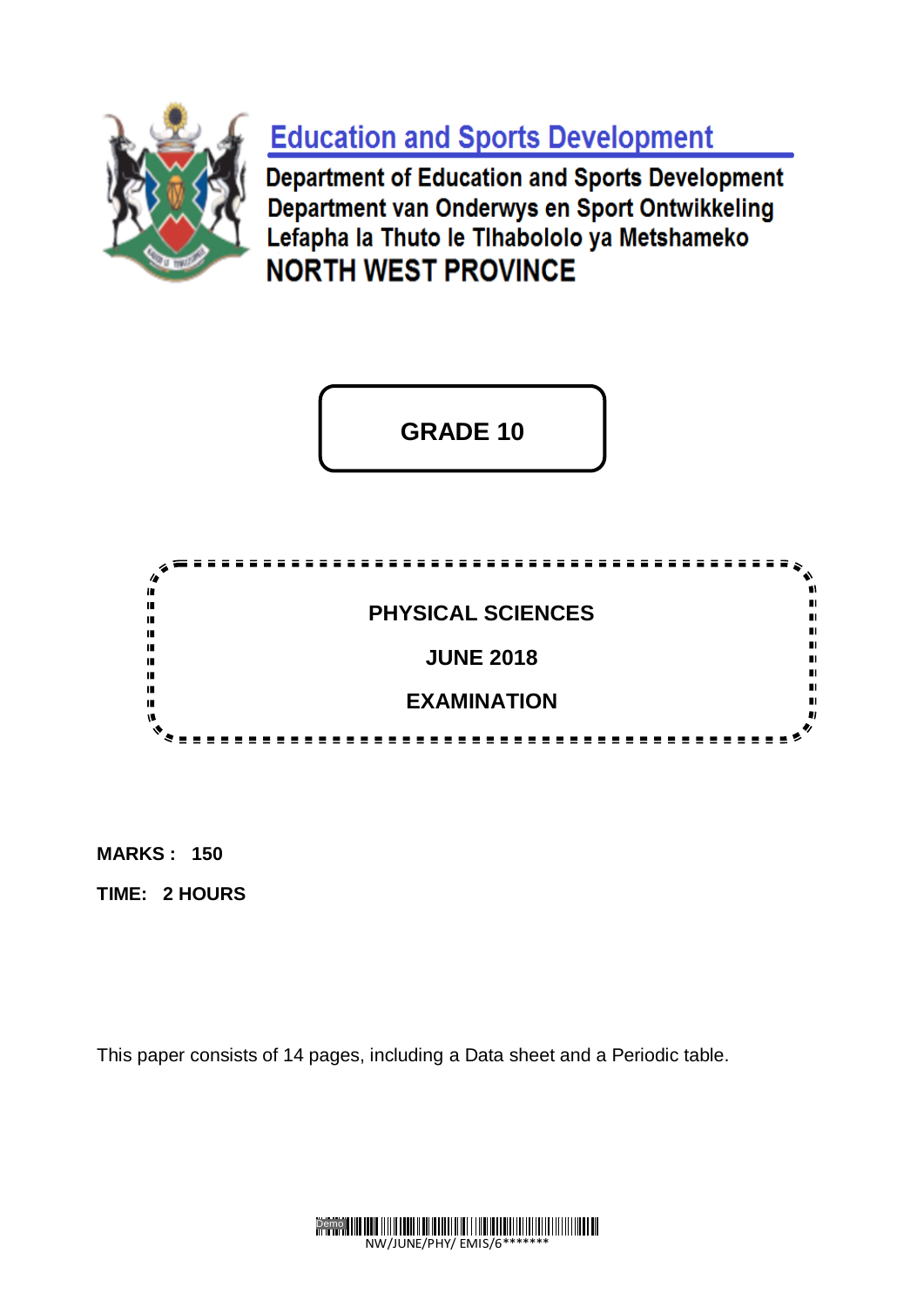#### **INSTRUCTIONS AND INORMATION**

- 1. Write your name in the appropriate space on the ANTSWER BOOK.
- 2. This paper consists of 13 questions. Answer ALL of them
- 3. Non-programmable pocket calculators may be used.
- 4. Appropriate mathematical instruments may be used..
- 5. Number the answers correctly according to the numbering system used in this question paper.
- 6. You are advised to use the attached DATA SHEETS. YOU MAY DETACH THEM.
- 7. Show ALL formulae and substitutions in ALL calculations.
- 8. Round off your final numerical answers to a minimum TWO decimal places where necessary.
- 9. Give brief motivations, discussions, et cetera where required.
- 10. Write neatly and legible.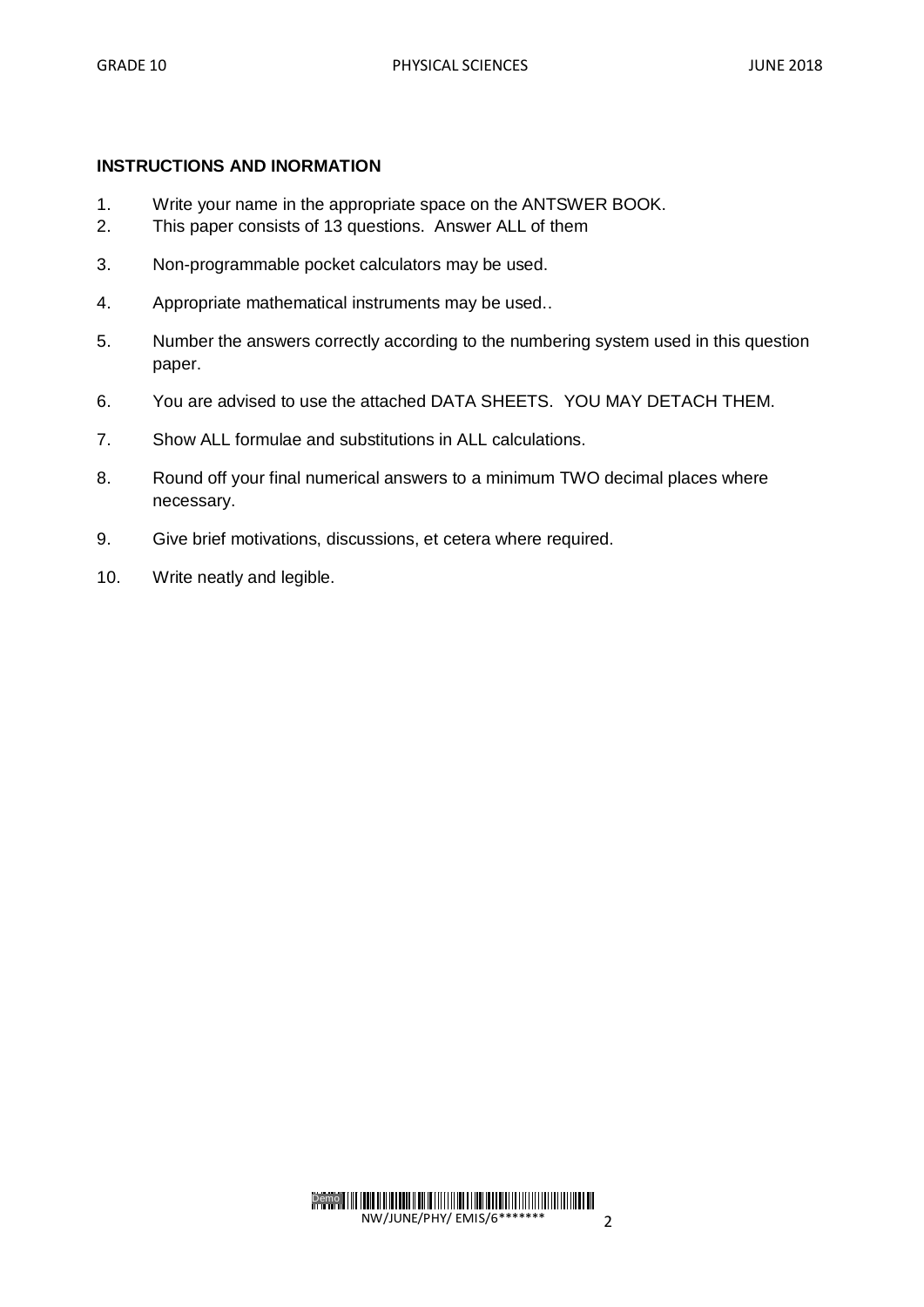Four options are provided as possible answers to the following questions. Each question has only ONE correct answer. Write only the letter (**A**-**D**) next to the question number (1.1-1.10) in the ANSWER BOOK, for example 1.11 **C**.

- 1.1. Classify graphite as one of the following:
	- A. element
	- B. compound
	- C. homogenous mixture
	- D. heterogeneous mixture (2)
- 1.2. Which ONE of the following pair of atoms will most probable form an ionic bond:
	- A. F and O
	- B. N and O
	- C. Na and O
	- $D.$  C and  $O$  (2)

# 1.3. The manner on which the electrons is placed around the nucleus of the atom is called ...........

- A. electronegativity
- B. electron configurations
- C. electron affinity
- D. ionization energy (2)

# 1.4. Which ONE of the following statements is true for GROUP I (ONE) on the periodic table? As you move from top to bottom in the group, the......

- A. atomic radius increase
- B. ionization energy increase
- C. amount of valence electrons increase
- D. the electron affinity increase. (2)
- 1.5. Which ONE of the following describes the particles in a liquid the best?
	- A. Fixed shape and fixed volume
	- B. Fixed shape and changeable volume
	- C. Fixed volume and changeable shape.
	- D. Changeable shape and changeable volume (2)
- 1.6. Iodine can go directly from a solid to a gas phase. This process is called ....
	- A. melting
	- B. evaporation
	- C. decomposition
	- D. sublimation (2)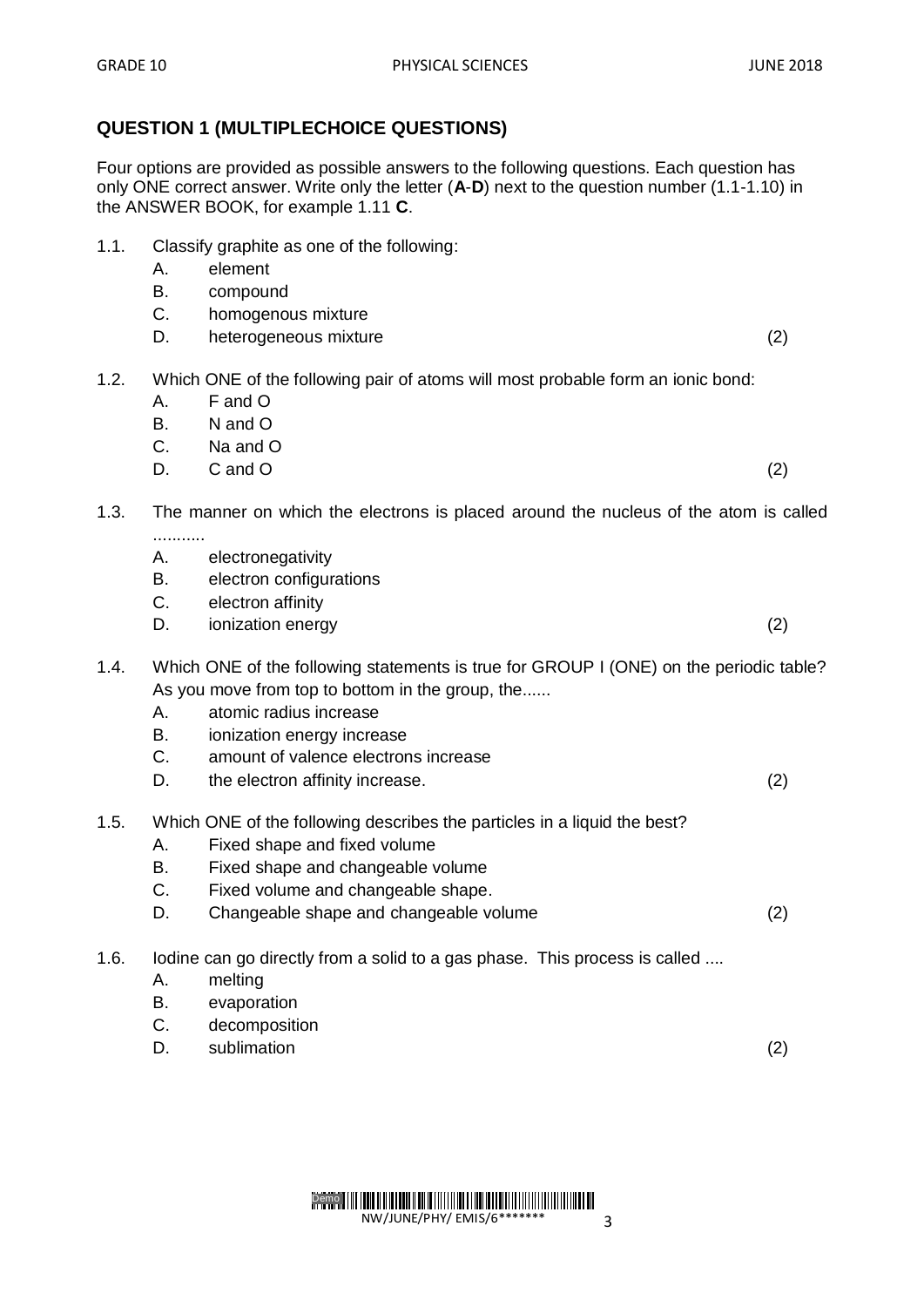- 1.7. The directions of magnetic field lines on the outside of a magnet is from .….
	- A. south pole to north pole
	- B. north pole to south pole
	- C. positive pole to the negative pole
	- D. negative pole to the positive pole to the contract the contract of the contract of the contract of the contract of the contract of the contract of the contract of the contract of the contract of the contract of the cont
- 1.8. A string on a violin is plucked lightly and it vibrates. The sound waves that it produces are….
	- A. transverse waves and need a medium to propagate.
	- B. transverse waves and do not need a medium to propagate.
	- C. longitudinal waves and need a medium to propagate.
	- D. longitudinal waves and do not need a medium to propagate. (2)
- 1.9. The high energy electromagnetic waves that are used to destroy cancer cells because it has a high penetration ability, is....
	- A. X-rays
	- B. Gamma rays
	- C. Ultraviolet rays
	- D. Ultra sound (2)

1.10. Study the following circuit diagram. Resistors **r<sup>1</sup>** and **r<sup>2</sup>** have the same resistance.



How does the reading on ammeter **A<sup>2</sup>** compare to that of **A1**?

A. 
$$
A_2 = A_1
$$
  
B.  $A_2 = 2A_1$ 

C. 
$$
A_2 = \frac{1}{2}A_1
$$

D. 
$$
A_2 = \frac{1}{4}A_1
$$
 (2)

**[20]**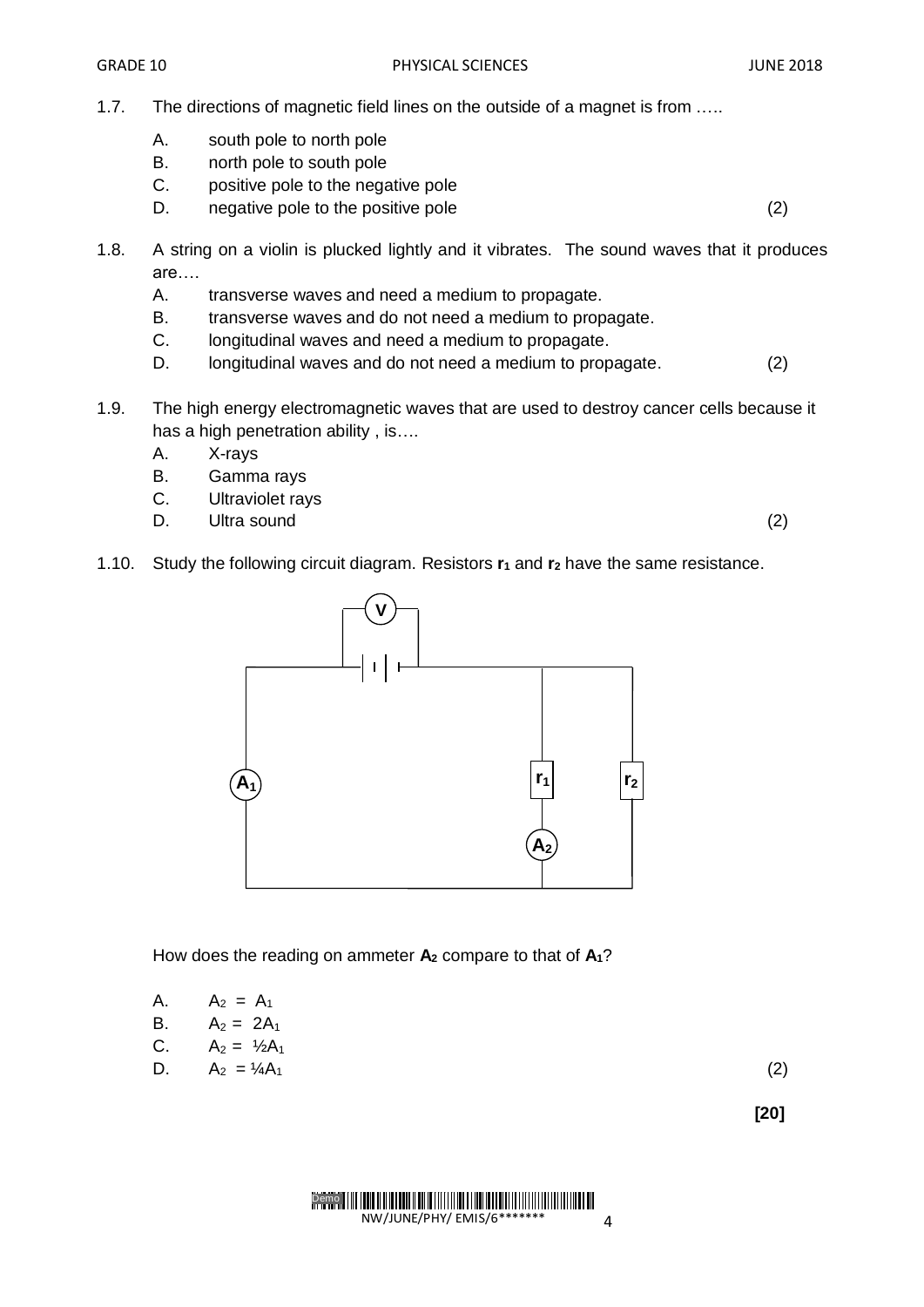| 2.1. | What is the difference between an element and a compound?                                                                                                                          | (2)                      |
|------|------------------------------------------------------------------------------------------------------------------------------------------------------------------------------------|--------------------------|
| 2.2. | Classify the following substances as one of the following: element, compound,<br>homogenous mixture, or heterogeneous mixture.                                                     |                          |
|      | 2.2.1. smoke<br>2.2.2. table salt<br>2.2.3. oxygen gas<br>2.2.4. wine                                                                                                              | (1)<br>(1)<br>(1)<br>(1) |
| 2.3. | Define the term heterogeneous mixture.                                                                                                                                             | (2)                      |
| 2.4. | Metals and non-metals have specific properties that makes it possible to use them for<br>specific uses. Name the properties that is applicable in the following examples and uses: |                          |
|      | 2.4.1. metals are used for electrical wiring.<br>2.4.2. metals are used for steel frames in huge buildings.<br>2.4.3. metals are used for wiring of fences.                        | (1)<br>(1)<br>(1)        |
|      |                                                                                                                                                                                    | $[11]$                   |
|      | <b>QUESTION 3</b>                                                                                                                                                                  |                          |
| 3.1. | Write down the chemical formula for the following compounds:                                                                                                                       |                          |
|      | 3.1.1. Lithium bromide<br>3.1.2. Magnesium hydroxide<br>Iron (III) carbonate<br>3.1.3.                                                                                             | (1)<br>(1)<br>(1)        |
| 3.2. | Give the name of the following compounds:                                                                                                                                          |                          |
|      | 3.2.1. $NANO2$<br>3.2.2. $SO_3$                                                                                                                                                    | (1)<br>(1)               |

 $3.2.3. \text{Cu}_2\text{SO}_4$  (1)

**[6]**

Demo NW/JUNE/PHY/ EMIS/6\*\*\*\*\*\*\* 5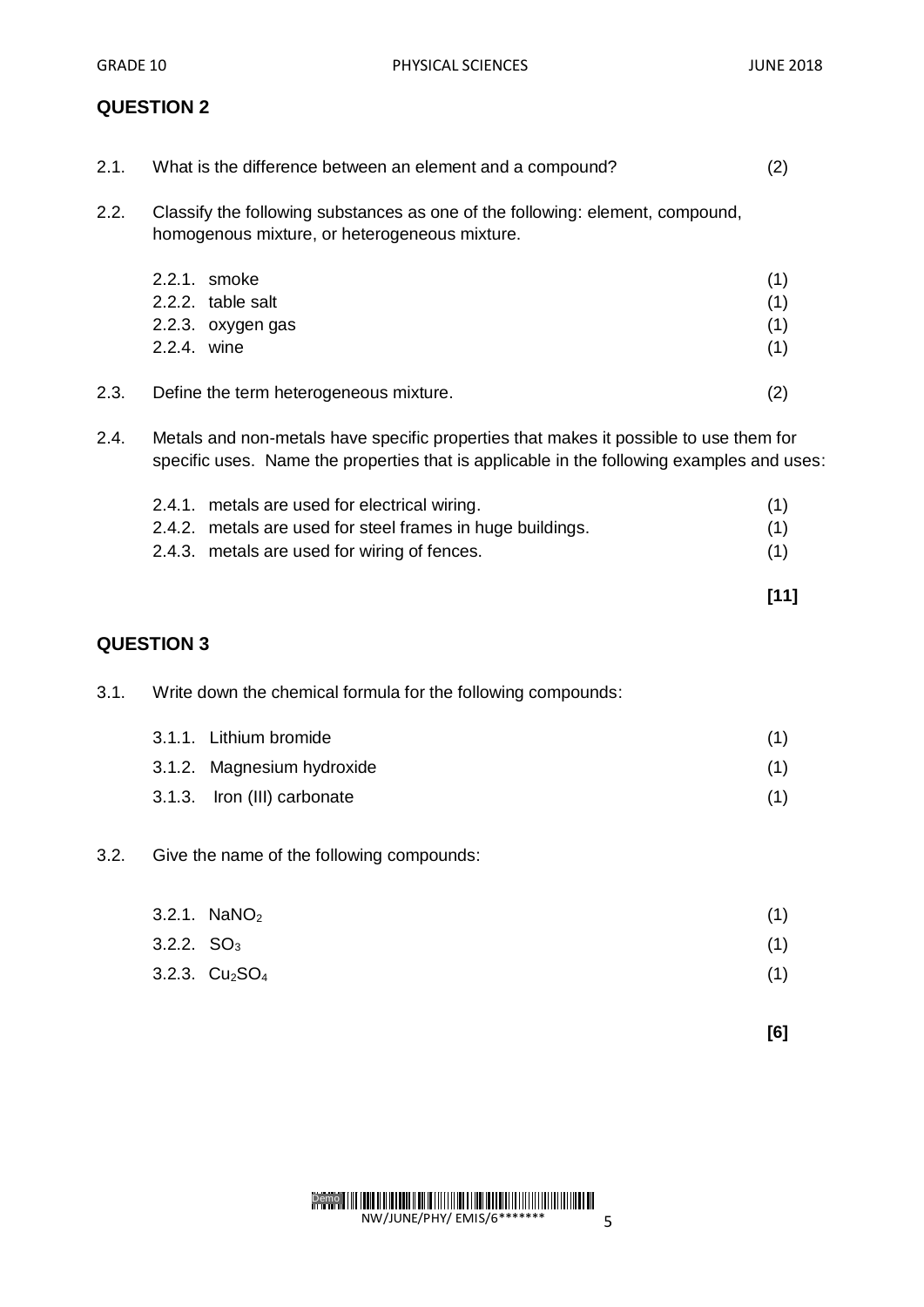| Temperature (°C) | 0<br>$-34$ |                                                                                                                 | 26 | 38 | → Time (minutes)                                                                   |
|------------------|------------|-----------------------------------------------------------------------------------------------------------------|----|----|------------------------------------------------------------------------------------|
|                  | $-101$     |                                                                                                                 |    |    |                                                                                    |
| 4.1.             |            | At which phase is chlorine at 38 minutes?                                                                       |    |    | (1)                                                                                |
| 4.2.             |            | What is the melting point of chlorine?                                                                          |    |    | (1)                                                                                |
| 4.3.             |            | Which phase change occurs between 0 and 9 minutes?                                                              |    |    | (1)                                                                                |
| 4.4.             |            | Which phase change occurs between 26 and 38 minutes?                                                            |    |    | (1)                                                                                |
| 4.5.             |            | Explain why the temperature remains constant between 26 and 38 minutes.                                         |    |    | (2)                                                                                |
| 4.6.             |            | change as chlorine changes phase between 26 and 38 minutes                                                      |    |    | Energy is released as chlorine changes phase. Explain how the following properties |
|                  |            | 4.6.1. Spaces between the particles.                                                                            |    |    | (1)                                                                                |
|                  |            | 4.6.2. Movement of the particles.                                                                               |    |    | (1)                                                                                |
|                  |            | 4.6.3. Strength of the bonds between the particles.                                                             |    |    | (1)                                                                                |
| 4.7.             |            | Define the term boiling point.                                                                                  |    |    | (2)                                                                                |
| 4.8.             |            | What kind of change takes place as chlorine cools down? Physical or chemical?<br>Give a reason for your answer. |    |    | (2)                                                                                |
|                  |            |                                                                                                                 |    |    |                                                                                    |

The cooling curve for chlorine gas is given below:

**[13]**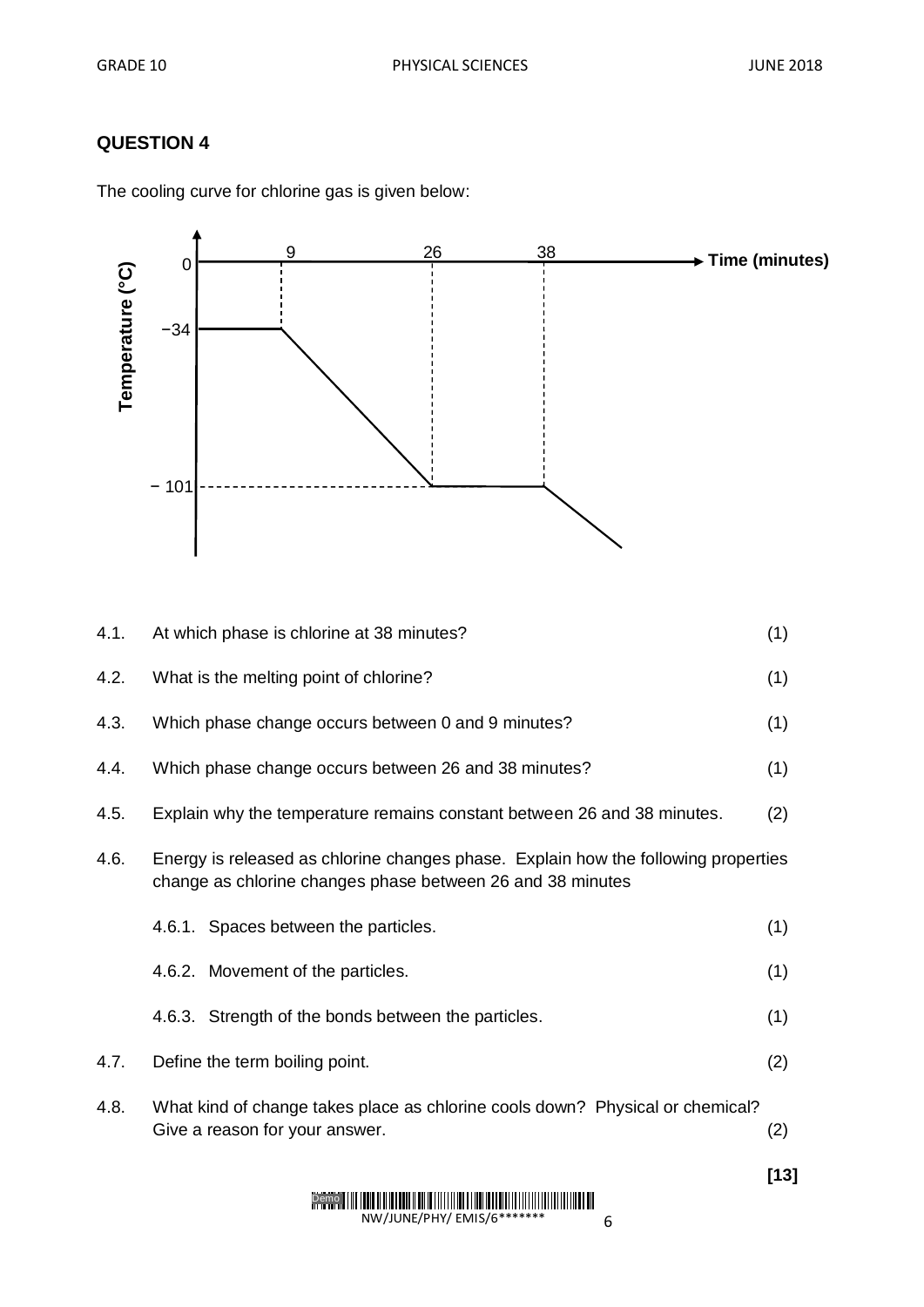5.1. Complete the following table. Do not redraw the table. Write the number  $(5.1.1 - 5.1.5)$  down and write the correct answer next to the number:

|                                                                                                                                                                                                                           | Chemical symbol                                                                                                                                                                  | Number of protons | Number of electrons                                                   | Number of neutrons |  |
|---------------------------------------------------------------------------------------------------------------------------------------------------------------------------------------------------------------------------|----------------------------------------------------------------------------------------------------------------------------------------------------------------------------------|-------------------|-----------------------------------------------------------------------|--------------------|--|
|                                                                                                                                                                                                                           | Hg                                                                                                                                                                               | 5.1.1             | 5.1.2                                                                 | 5.1.3              |  |
|                                                                                                                                                                                                                           | $\mathsf{P}^{3-}$                                                                                                                                                                | 15                | 5.1.4                                                                 | 16                 |  |
|                                                                                                                                                                                                                           | $Mg^{2+}$                                                                                                                                                                        | 12                | 5.1.5                                                                 | 12                 |  |
| 5.2.                                                                                                                                                                                                                      |                                                                                                                                                                                  |                   | Draw an Energy diagram (Aufbau-diagram/ Orbital box-diagram) for:     | (5)                |  |
|                                                                                                                                                                                                                           | 5.2.1. S                                                                                                                                                                         |                   |                                                                       | (2)                |  |
|                                                                                                                                                                                                                           | 5.2.2. $Mg^{2+}$                                                                                                                                                                 |                   |                                                                       | (2)                |  |
| 5.3                                                                                                                                                                                                                       |                                                                                                                                                                                  |                   | Study the electron configuration of the following unknown substances: |                    |  |
|                                                                                                                                                                                                                           | A: $1s^2 2s^2 2p^6 3s^2 3p^1$                                                                                                                                                    |                   | $B^{-}$ : 1s <sup>2</sup> 2s <sup>2</sup> 2p <sup>6</sup>             |                    |  |
|                                                                                                                                                                                                                           | 5.3.1<br>Identify substance A and B <sup>-</sup> .                                                                                                                               |                   |                                                                       | (2)                |  |
|                                                                                                                                                                                                                           | 5.3.2. How many valance electrons does A have?                                                                                                                                   |                   |                                                                       | (1)                |  |
|                                                                                                                                                                                                                           | 5.3.3. What is the valency of <b>B</b> <sup>-</sup> ?                                                                                                                            |                   |                                                                       | (1)                |  |
| 5.4.                                                                                                                                                                                                                      | Lithium is found in nature as two stable isotopes: Li-6 and Li-7.<br>Li-7 is more abundant than Li-6. A sample of Lithium will consist of 92,5% of Li-7<br>and the rest of Li-6. |                   |                                                                       |                    |  |
|                                                                                                                                                                                                                           | 5.4.1. Explain the term isotope.                                                                                                                                                 |                   |                                                                       | (2)                |  |
|                                                                                                                                                                                                                           | 5.4.2. Calculate the relative atomic mass of Lithium.                                                                                                                            |                   |                                                                       | (3)                |  |
| Calcium has a first ionisation energy of 590 kJ.mol <sup>-1</sup> , a second ionization energy of<br>5.5.<br>1145 kJ.mol <sup>-1</sup> and a third ionization energy of 4910 kJ.mol <sup>-1</sup> . Explain why the third |                                                                                                                                                                                  |                   |                                                                       |                    |  |
|                                                                                                                                                                                                                           | ionization energy is so much more that the first two.                                                                                                                            |                   |                                                                       |                    |  |
|                                                                                                                                                                                                                           | <b>QUESTION 6</b>                                                                                                                                                                |                   |                                                                       | $[21]$             |  |
| 6.1.                                                                                                                                                                                                                      | (choose from: covalent bond, ionic bond of metal bond):                                                                                                                          |                   | Which kind of bond exists between atoms of the following substances?  |                    |  |
|                                                                                                                                                                                                                           | 6.1.1<br>AlF <sub>3</sub>                                                                                                                                                        |                   |                                                                       | (1)                |  |
|                                                                                                                                                                                                                           | 6.1.2. $N_2$                                                                                                                                                                     |                   |                                                                       | (1)                |  |
|                                                                                                                                                                                                                           | 6.1.3. Na                                                                                                                                                                        |                   |                                                                       | (1)                |  |
|                                                                                                                                                                                                                           | 6.1.4. BCl <sub>3</sub>                                                                                                                                                          |                   |                                                                       | (1)                |  |
| 6.2.                                                                                                                                                                                                                      | Use Lewis diagrams to indicate how $\text{AIF}_3$ is formed.                                                                                                                     |                   |                                                                       | (3)<br>$[7]$       |  |
|                                                                                                                                                                                                                           |                                                                                                                                                                                  |                   |                                                                       |                    |  |

NW/JUNE/PHY/ EMIS/6\*\*\*\*\*\*\*

7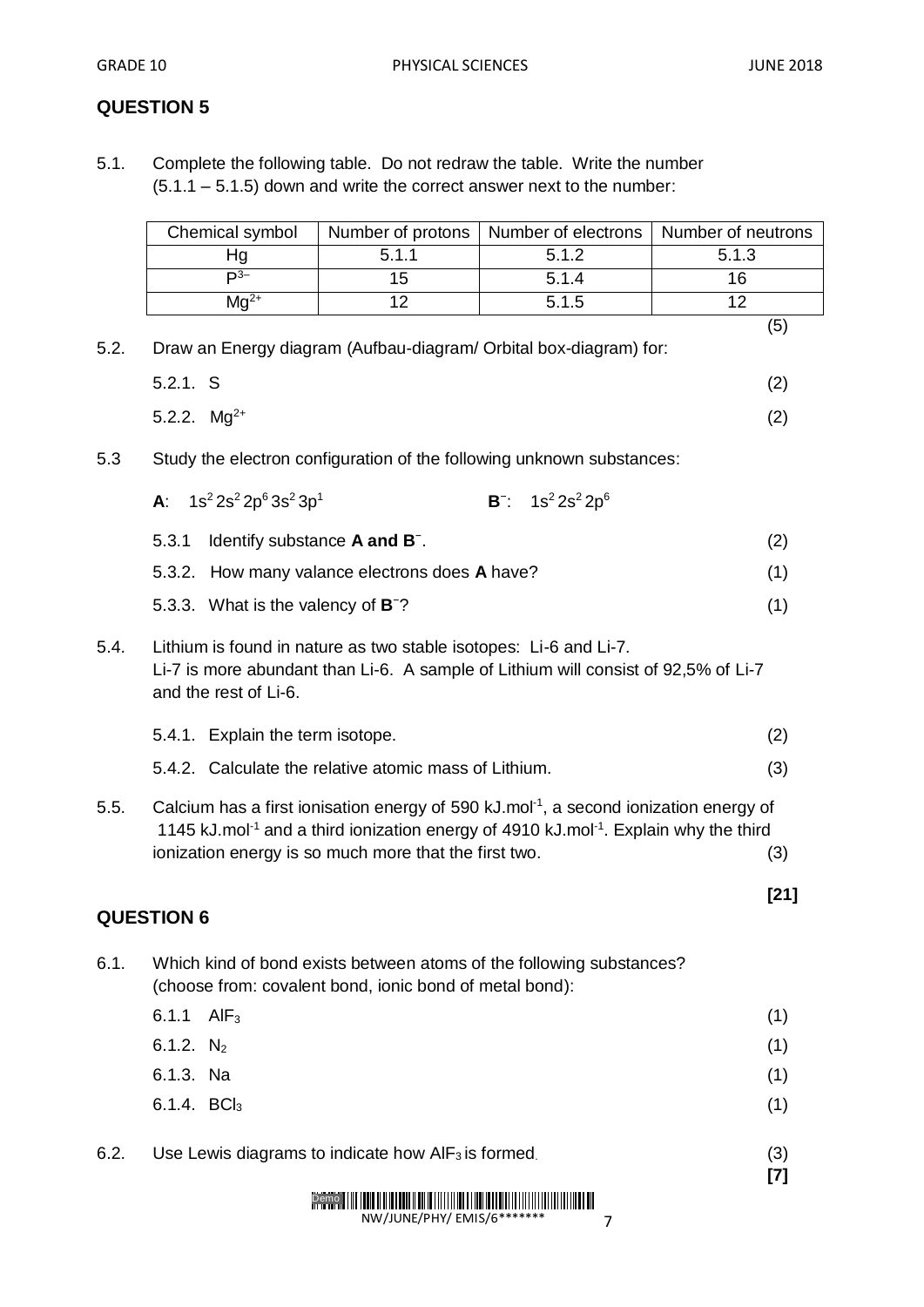Lithium is ignited to react with oxygen gas in the air to form lithium oxide

|      |                                                                            | [8] |
|------|----------------------------------------------------------------------------|-----|
| 7.3. | Prove that the law of conservation of mass is adhered to in this reaction. | (3) |
| 7.2. | Write a balanced equation for this reaction.                               | (3) |
| 7.1. | Is this a chemical of a physical change? Give a reason for your answer.    | (2) |

## **QUESTION 8**

The diagram below shows a wave pattern of a transverse wave. It takes the wave 0,15 seconds to transfer energy from point **A** to point **C**.

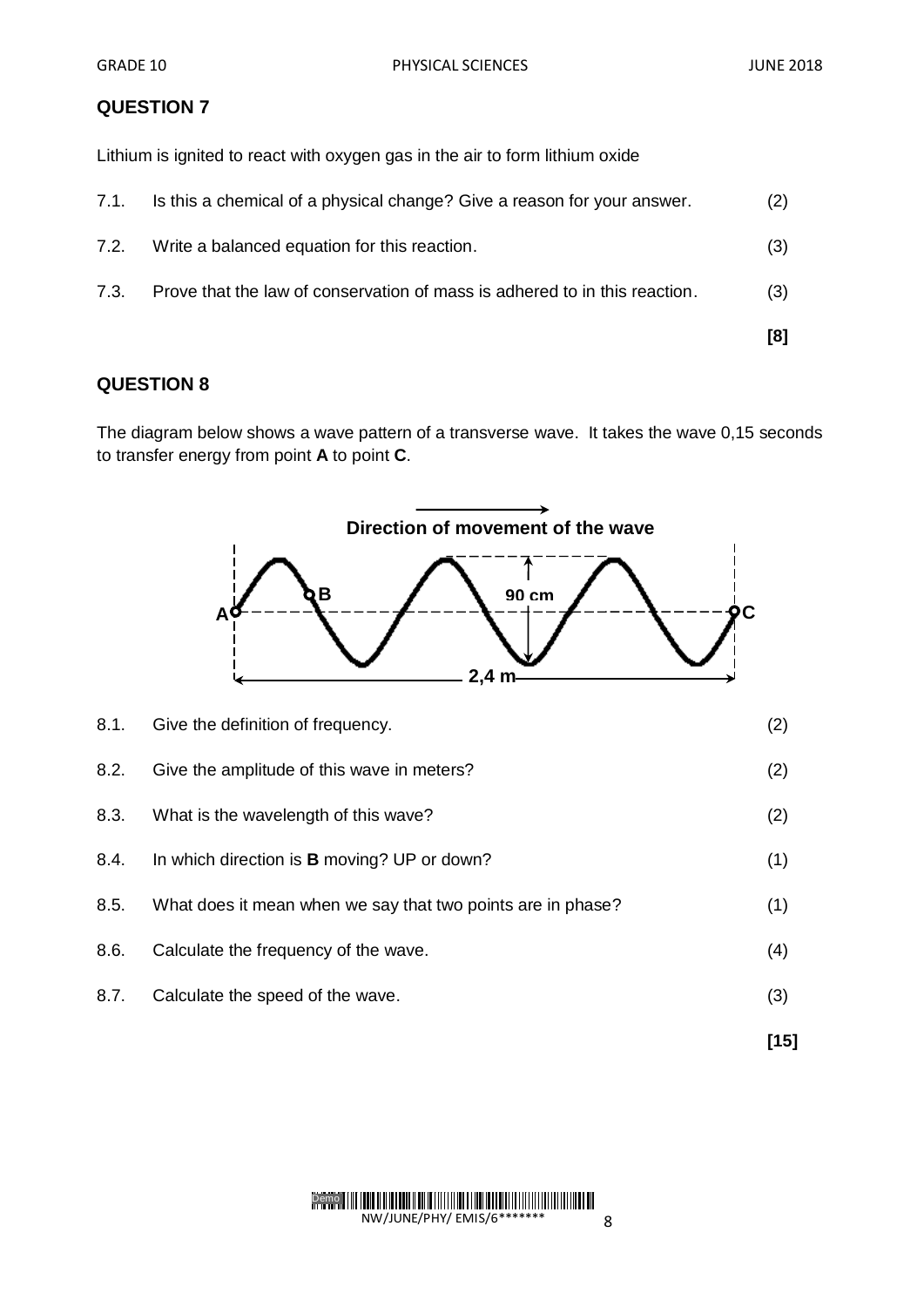Bats have very bad eye sight and depend on echo location to find their way in the dark. Echo location is an example of sonar from ultra sound. The frequency of the sound produced by a bat is 100 kHz.

| 9.1. | What is ultra sound? |  |
|------|----------------------|--|
|      |                      |  |

- 9.2. What type of wave is a sound wave? Transversal or Longitudinal? (1)
- 9.3. If the speed of sound in a cold cave is 338 m⋅s<sup>-1</sup>, and a bat in the cave makes a sound. The echo of this sound from an insect reaches the bat after 0,02 seconds. How far is the insect from the bat? (4)



| 9.4. | Name one example where humans use sonar. |  |
|------|------------------------------------------|--|
|------|------------------------------------------|--|

**[7]**

### **QUESTION 10**

A certain radio station emits radio waves with a frequency of 94,4 MHz. (1 MHz = 1 x 10<sup>6</sup> Hz).

|       | 10.1. Of all the electromagnetic waves, does radio waves have the BIGGEST or the<br>SMALLEST frequency? | (1) |
|-------|---------------------------------------------------------------------------------------------------------|-----|
|       | 10.2. Calculate the wavelength of these waves.                                                          | (3) |
|       | 10.3. Calculate the energy of a photon of these waves.                                                  | (3) |
| 10.4. | Explain in detail why radio stations use radio waves and not sound waves to<br>transmit their music.    | (3) |
|       |                                                                                                         | 101 |

Demo NW/JUNE/PHY/ EMIS/6\*\*\*\*\*\*\* 9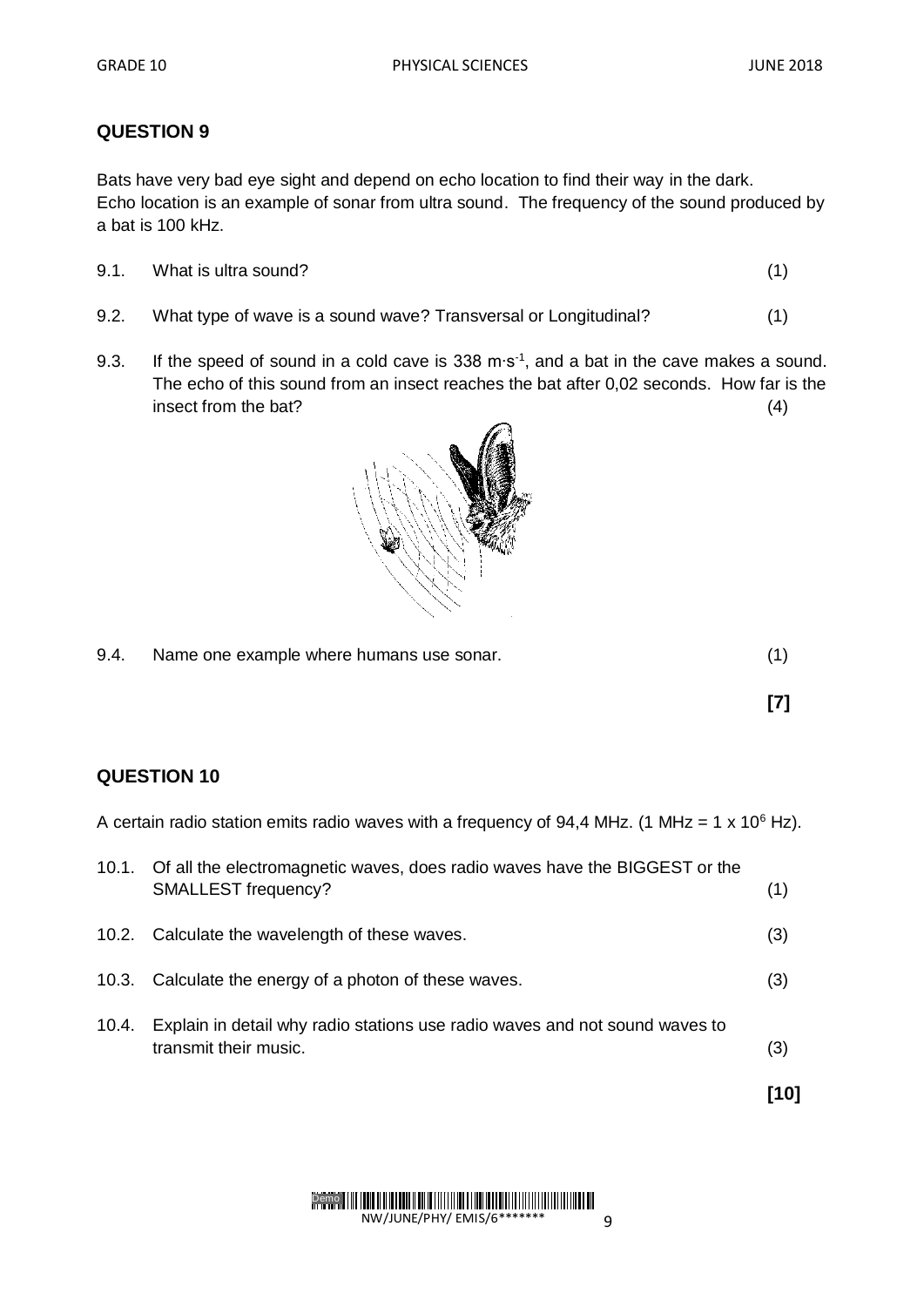The following magnetic field pattern is seen when the poles of two magnets are brought close together



- 11.1 Is poles **B** and **C** THE SAME or DIFFERENT? Give a reason for your answer. (2)
- 11.2. What will pole **A** and pole **C** do to each other? Write only ATTRACKT or REPELL.(1)

| 11.3. | If you hold a compass close to pole <b>D</b> , will the compass POINT TOWARDS D or<br><b>AWAY FROM D?</b> |     |
|-------|-----------------------------------------------------------------------------------------------------------|-----|
| 11.4. | Explain the difference between the Earth's Geographical North and Magnetic<br>North.                      | (2) |
|       | 11.5. How does the Earth's magnetic field protect us from solar wind?                                     | (2) |
|       |                                                                                                           | [8] |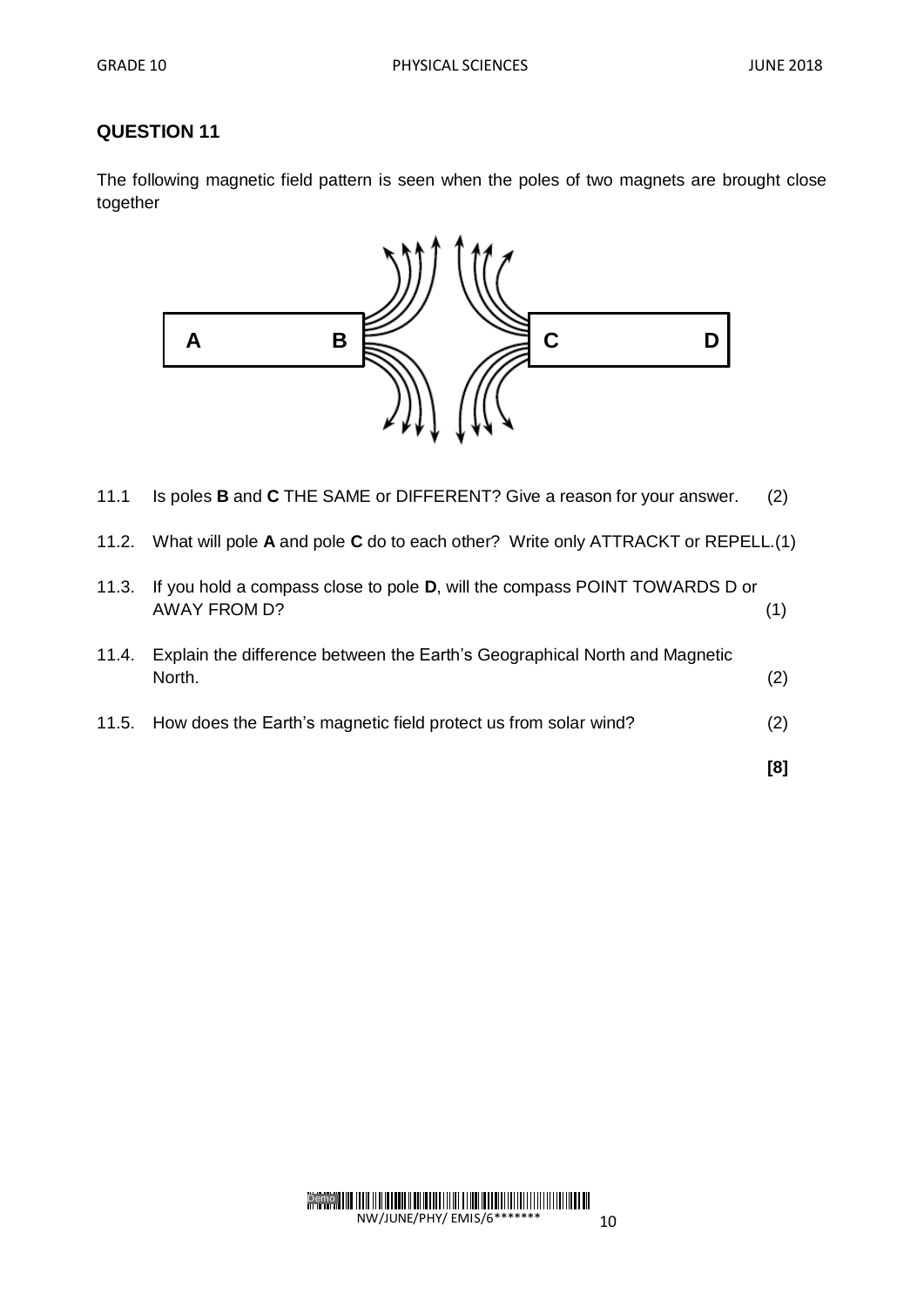You have two identical isolated metal spheres. Sphere **Q1** has a charge of -12x 10-6 C and sphere  $Q_2$  has a charge of  $+ 6 \times 10^{-6}$ C, as shown in the diagram below.

− 12 x 10<sup>-6</sup> C( Q<sub>1</sub> ) ( Q<sub>2</sub> ) +6 x 10<sup>-6</sup> C

|       | 12.1. Calculate the amount of electrons on sphere $Q_1$ .                                                                                                                                                                                     | (3) |
|-------|-----------------------------------------------------------------------------------------------------------------------------------------------------------------------------------------------------------------------------------------------|-----|
|       | 12.2. State the law of conservation of charge in words.                                                                                                                                                                                       | (2) |
| 12.3. | Sphere $\mathbf{Q}_1$ is brought closer to $\mathbf{Q}_2$ until the two spheres touch each other. $\mathbf{Q}_1$ is then<br>placed back in its original position. Calculate the charge on both spheres after they<br>have touched each other. | (3) |
| 12.4. | Will sphere $Q_1$ and $Q_2$ REPELL or ATTRACT each other after they have made<br>contact?                                                                                                                                                     | (1) |
| 12.5. | In which direction did the electrons flow when the two spheres were touching<br>each other? Write only FROM $Q_1$ TO $Q_2$ or FROM $Q_2$ TO $Q_1$ .                                                                                           | (1) |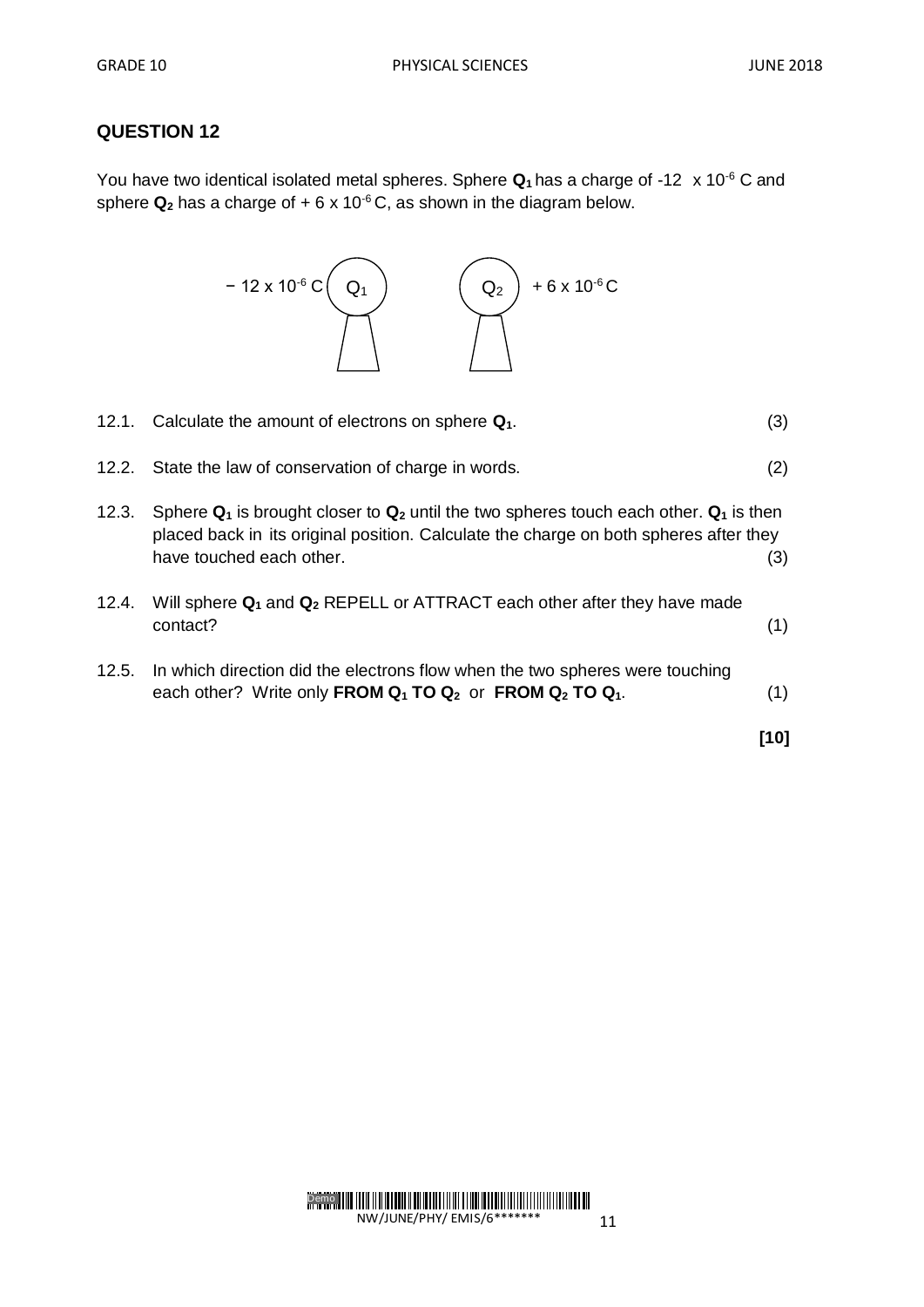Study the following circuit diagram. The battery has an unknown EMF. Resistor **r<sup>1</sup>** has a resistance of 8 Ω, resistor **r<sup>2</sup>** has a resistance of 12 Ω, and resistor **r<sup>3</sup>** has a resistance of 6 Ω. The ammeter **A** gives a reading of 0,5 A.



|       |                                                                                                                                                                      | [14] |
|-------|----------------------------------------------------------------------------------------------------------------------------------------------------------------------|------|
| 13.5. | Explain your answer to question 13.4 without using calculations.                                                                                                     | (2)  |
|       | 13.4. How will the ammeter reading <b>A</b> be influenced if resister $\mathbf{r}_3$ is removed from the circuit?<br>Write down INCREASE, DECREACE or STAY THE SAME. | (1)  |
|       | 13.3. Calculate the amount of charge that flows through the ammeter in 5 minutes.                                                                                    | (3)  |
|       | 13.2. Calculate the reading on voltmeter V.                                                                                                                          | (3)  |
|       | 13.1. Calculate the total resistance of the circuit.                                                                                                                 | (5)  |

 **GRAND TOTAL: 150 MARKS**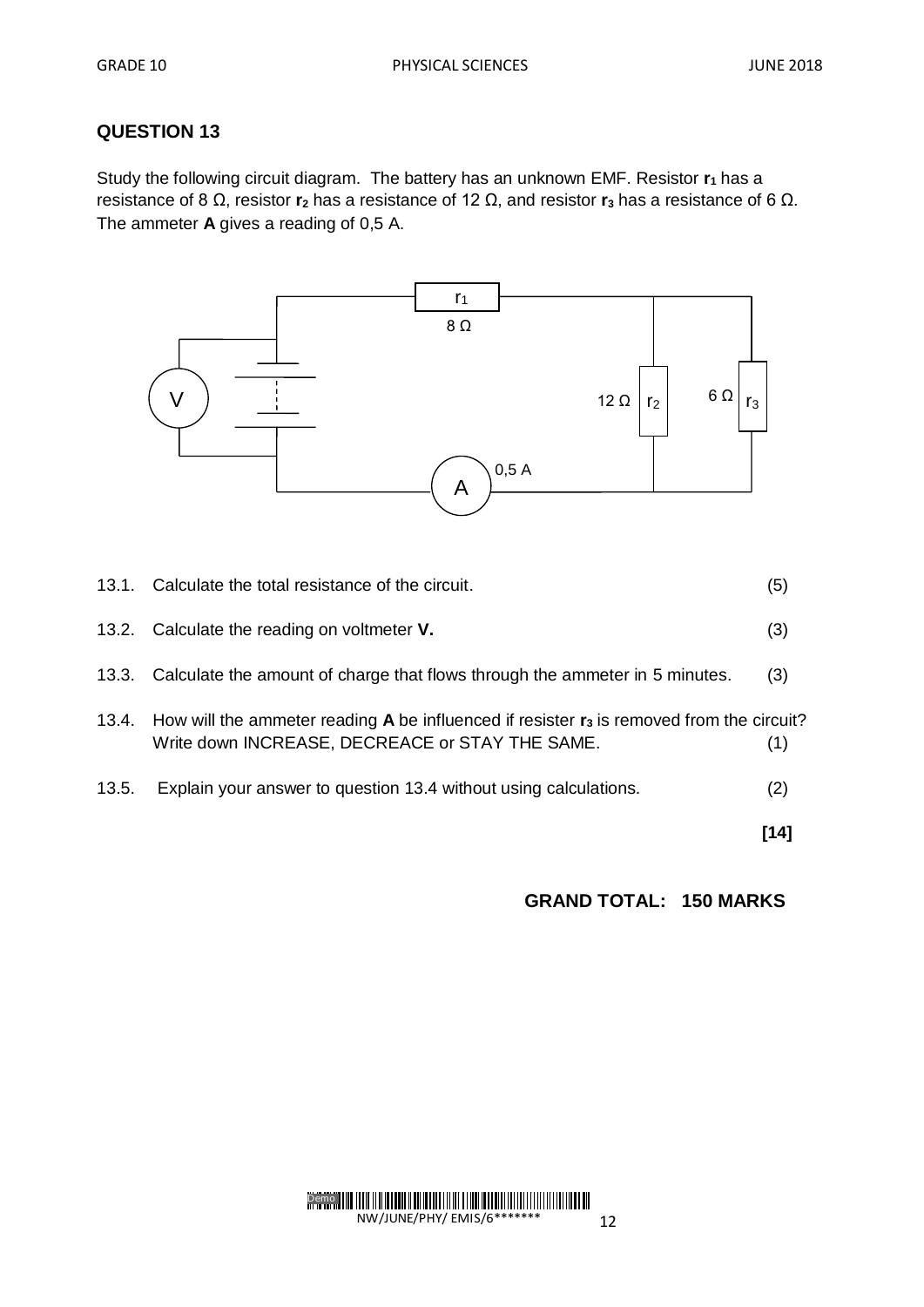# **DATA FOR PHYSICAL SCIENCES GRADE 10** *GEGEWENS VIR FISIESE WETENSKAPPE GRAAD 10* **TABLE 1: PHYSICAL CONSTANTS/** *TABEL 1: FISIESE KONSTANTES*

| <b>NAME/NAAM</b>                                         | <b>SYMBOL/SIMBOOL</b> | <b>VALUE/WAARDE</b>                 |
|----------------------------------------------------------|-----------------------|-------------------------------------|
| Acceleration due to gravity<br>Swaartekragversnelling    | g                     | $9,8 \text{ m} \cdot \text{s}^{-2}$ |
| Speed of light in a vacuum<br>Spoed van lig in 'n vakuum | C                     | $3.0 \times 10^8$ m s <sup>-1</sup> |
| Charge on electron<br>Lading op elektron                 | e                     | $-1,6 \times 10^{-19}$ C            |
| Electron mass<br>Elektronmassa                           | m <sub>e</sub>        | $9,11 \times 10^{-31}$ kg           |
| <b>Planck's constant</b><br>Planck se konstante          | h                     | 6,63 x $10^{-34}$ J s               |
| Avogadro's constant<br>Avogadro se konstante             | $N_A$                 | 6,02 x $10^{23}$ mol <sup>-1</sup>  |

#### **TABLE 2: FORMULAE/** *TABEL 2: FORMULES*

## **WAVES, SOUND AND LIGHT/***GOLWE, KLANK EN LIG*

| $v = \lambda f$ |          |
|-----------------|----------|
| $E = hf$        | $E = hc$ |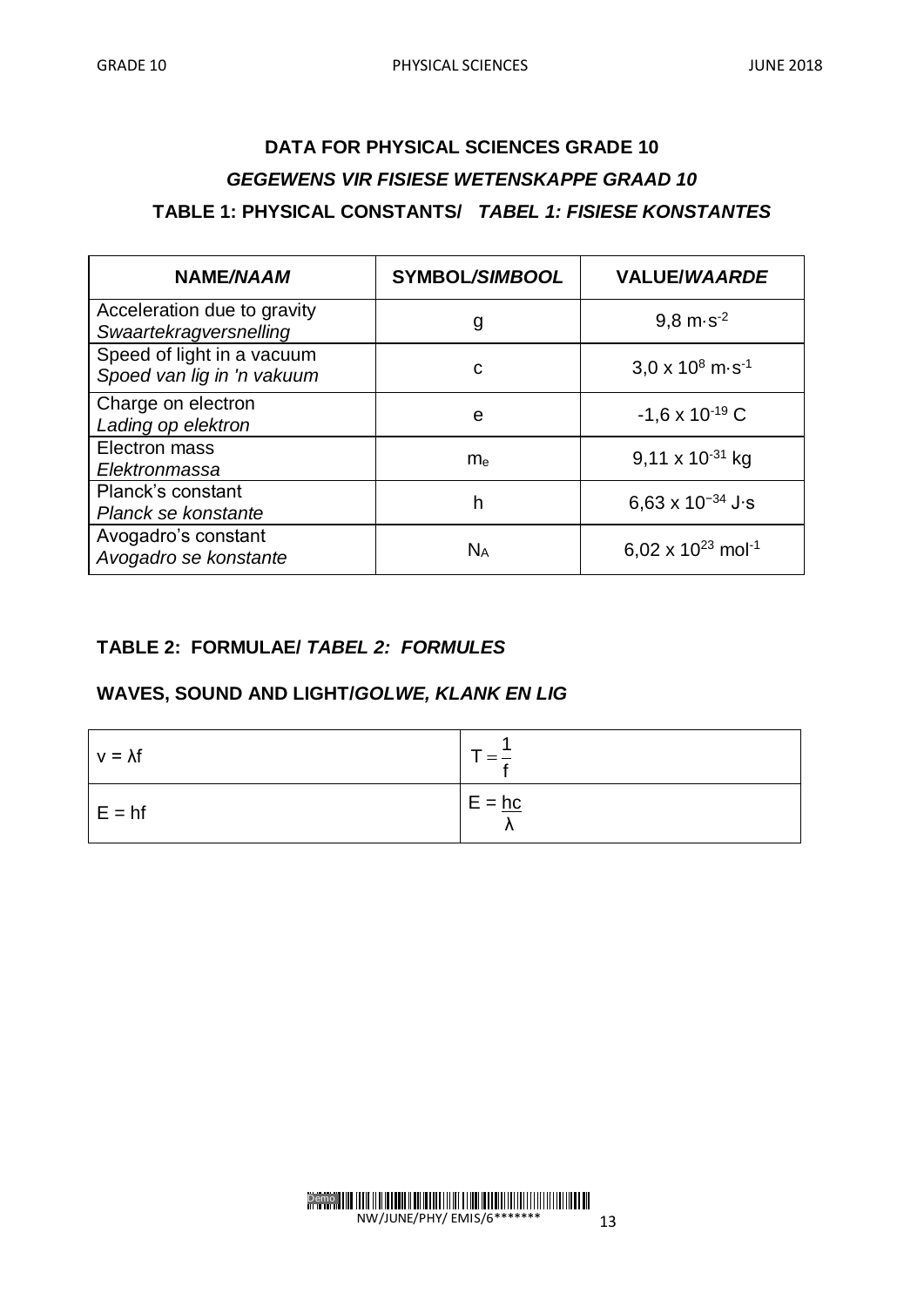### **ELECTROSTATICS/ ELEKTROSTATIKA**

| $n = \frac{Q}{r}$ or/of | and the state of the state of the | $\sim$ $-$ |  |
|-------------------------|-----------------------------------|------------|--|
|                         | $\cdot$ $\cdot$                   |            |  |

## **ELECTRIC CIRCUITS/** *ELEKTRIESE STROOMBANE*

| $R = T$              | $q = I \Delta t$                                 |  |  |  |  |  |  |  |  |
|----------------------|--------------------------------------------------|--|--|--|--|--|--|--|--|
| $W = Vq$             | <u>W</u>                                         |  |  |  |  |  |  |  |  |
| $R_s = R_1 + R_2 + $ | $\frac{1}{R_p} = \frac{1}{R_1} + \frac{1}{R_2} $ |  |  |  |  |  |  |  |  |